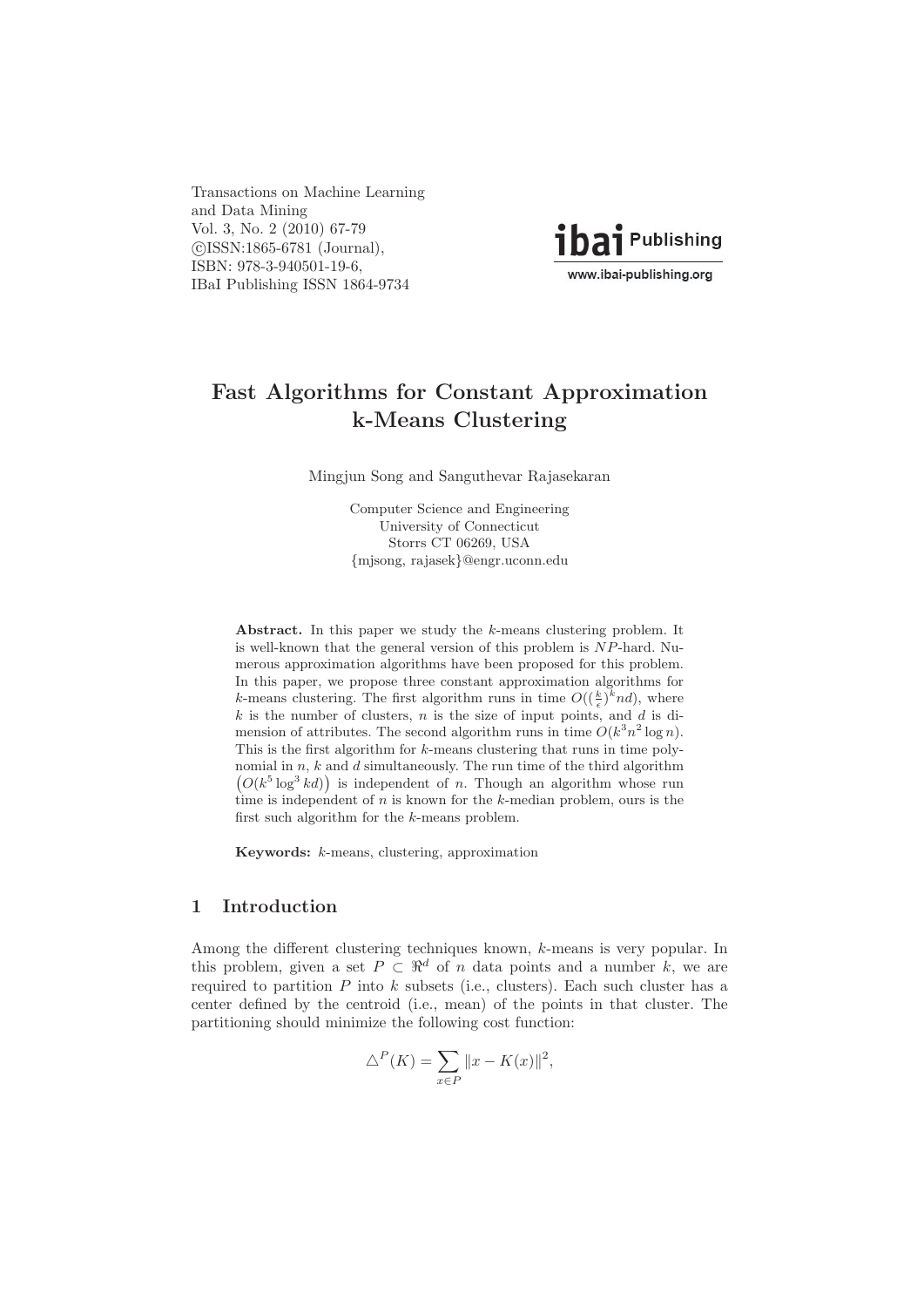Where  $K(x)$  denotes the nearest centroid to x, and  $||x-y||$  denotes the Euclidean distance between two points  $x$  and  $y$ .

One of the most popular heuristic algorithms for  $k$ -means is Lloyd's algorithm [1], which initially chooses k centers randomly. For each input point, the nearest center is identified. Points that choose the same center belong to a cluster. Now new centers are calculated for the clusters. Each input point identifies its nearest center; and so on. This process is repeated until no changes occur. The process of identifying the nearest center for each input point and recomputing centers is refered to as an iteration. This algorithm may converge to a local minimum with an arbitrarily bad distortion with respect to the optimal solution [2].

Researches have been conducted to find algorithms with bounded quality, either  $(1 + \epsilon)$ -approximation or constant approximation. Matousek [3] has presented a  $(1+\epsilon)$ -approximation algorithm with a run time of  $O(n \log^k n \epsilon^{-2k^2 d})$  for any fixed  $\epsilon > 0$ , k, and d using the approximate centroid set idea. The centroid set was constructed by recursively subdividing the 3-enlargement cube of the bounding box of the point set  $P$ . Then the algorithm generates all well-spread k-tuples and returns the k-tuple with the minimum cost.

Kanungo et al. [2] have given a  $(9 + \epsilon)$ -approximation algorithm. This algorithm uses an  $\epsilon$ -approximate centroid set generated from the algorithm of  $[3]$  as the candidate centers. The algorithm starts with  $k$  initial centers selected from the candidate centers, and iteratively removes  $p$  centers (for some appropriate value of  $p$ ) and replaces them with another  $p$  centers from the candidate centers if the resulting cost decreases. The running time is  $O(n \log n + n\epsilon^{-d} \log(1/\epsilon) +$  $n^2k^3\log n$ .

The algorithm of Har-Peled and Mazumdar [6] takes time  $O(n + k^{k+2} \epsilon^{-(2d+1)k} \log^{k+1} n \log^k \frac{1}{\epsilon})$  to find a  $(1 + \epsilon)$ -approximate solution to the k-means problem. If k and d are fixed, the run time is  $O(n)$ . The algorithm constructed a corset by sampling in an exponential grid. The authors achieved the linear time solution by combining many other known algorithms.

Kumar et al. [7] propose a simple  $(1+\epsilon)$ -approximation algorithm with a run time of  $O(2^{(\frac{k}{\epsilon})^{O(1)}}dn)$ . The idea of the algorithm is to approximate the centroid of the largest cluster by trying all subsets of constant size from the sample, and doing the same on the smaller cluster by pruning points from the larger cluster.

A problem closely related to k-means clustering is the k-median clustering problem. In this problem the objective is to minimize the sum of the distances to the nearest median. Also, the cluster centers should form a subset of the input points. Finding optimal solutions to  $k$ -means and  $k$ -median problems are  $NP$ hard. Jain et. al. [10] even showed that it is NP-hard to obtain an approximation within a factor of  $1 + \frac{2}{e}$ . Thus most of the research focusses on approximation algorithms. In this paper, we focus on constant approximations to the  $k$ -means problem. None of the previous  $(O(1)$ -approximation) algorithms for the k-means problem run in time polynomial on  $n, k$  and  $d$  at the same time. We present three algorithms in this paper. Run time of the first one is polynomial on  $n$  and d, of the second one is polynomial on  $n, k$  and  $d,$  of the third one is polynomial on k and d while being independent of n.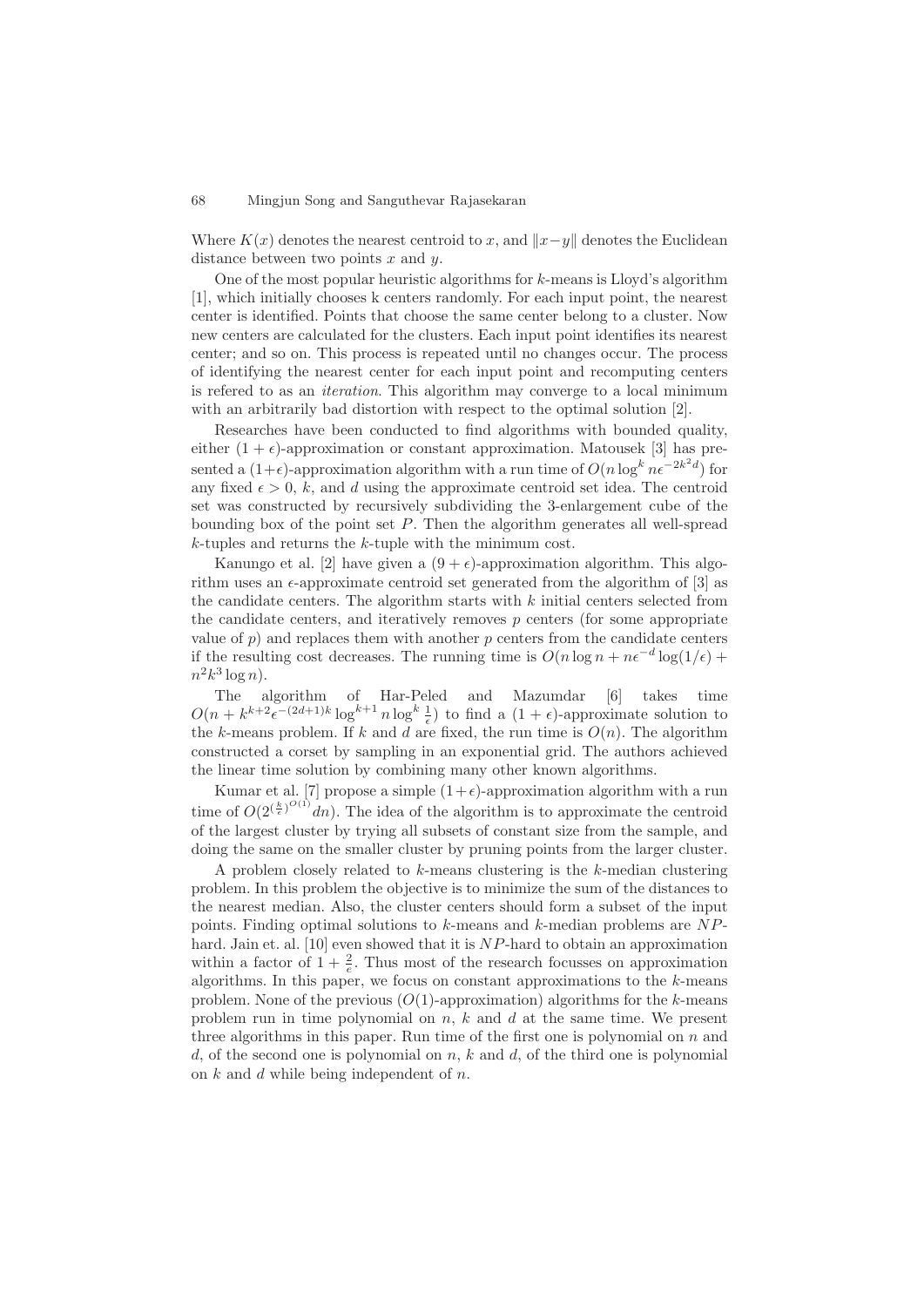### **2 An Algorithm Polynomial on** *n* **and** *d*

This algorithm is inspired by the following facts: the centroid of one cluster can be approximated by the centroid of a random sample from this cluster. Also the centroid of the sample can be approximated by the closest point to the centroid of the samples. Inaba et. al. [11] showed the first approximation by the following lemma.

**Lemma 1.** [11] Let P be the set of input points,  $T$  be a random sample with size of  $|T|$  from P,  $\mu_P$  be the centroid of P,  $\mu_T$  be the centroid of T, then with probability at least  $1 - \delta$  ( $\delta > 0$ ),

$$
\sum_{x_i \in P} ||x_i - \mu_T||^2 \le (1 + \frac{1}{\delta|T|}) \sum_{x_i \in P} ||x_i - \mu_P||^2.
$$

Let  $\delta = \frac{1}{4}$ . Then if we choose |T| to be  $\frac{4}{\epsilon}$ , with a probability at least  $\frac{3}{4}$ , the cost computed using the centroid of the sample is  $1 + \epsilon$  approximation to the real cost.

We show the second approximation by the following lemma.

**Lemma 2.** Let  $C_T$  be the closest point within the sample to the centroid of the sample, then with probability greater than  $\frac{1}{12}$ ,

$$
\sum_{x_i \in P} ||x_i - C_T||^2 \le (5 + 2\epsilon) \sum_{x_i \in P} ||x_i - \mu_P||^2.
$$

Proof. By the doubled triangle inequality,

$$
||x_i - C_T||^2 \le 2(||x_i - \mu_T||^2 + ||C_T - \mu_T||^2).
$$

With respect to the second term on the right side of the above inequality,

$$
\sum_{x_i \in P} ||C_T - \mu_T||^2 = |P| ||C_T - \mu_T||^2 \le \frac{|P|}{|T|} \sum_{x_i \in P} ||x_i - \mu_T||^2 = |P|Var(T),
$$

Where  $Var(T)$  is the variance of the sample and is defined as  $\frac{1}{|T|} \sum_{x_i \in P} ||x_i - \mu_T||^2$ . Let  $Var(P)$  denote the variance of P, then we have[9],

$$
E(Var(T)) = \frac{|T| - 1}{|T|}Var(P).
$$

By Markov's inequality,

$$
Pr[Var(T) \le 1.5Var(P)] \ge 1 - \frac{|T| - 1}{1.5|T|} > \frac{1}{3}.
$$

Thus, with a probability greater than  $\frac{1}{3}$ ,

$$
\sum_{x_i \in P} ||C_T - \mu_T||^2 \le 1.5|P|Var(P) = 1.5 \sum_{x_i \in P} ||x_i - \mu_P||^2.
$$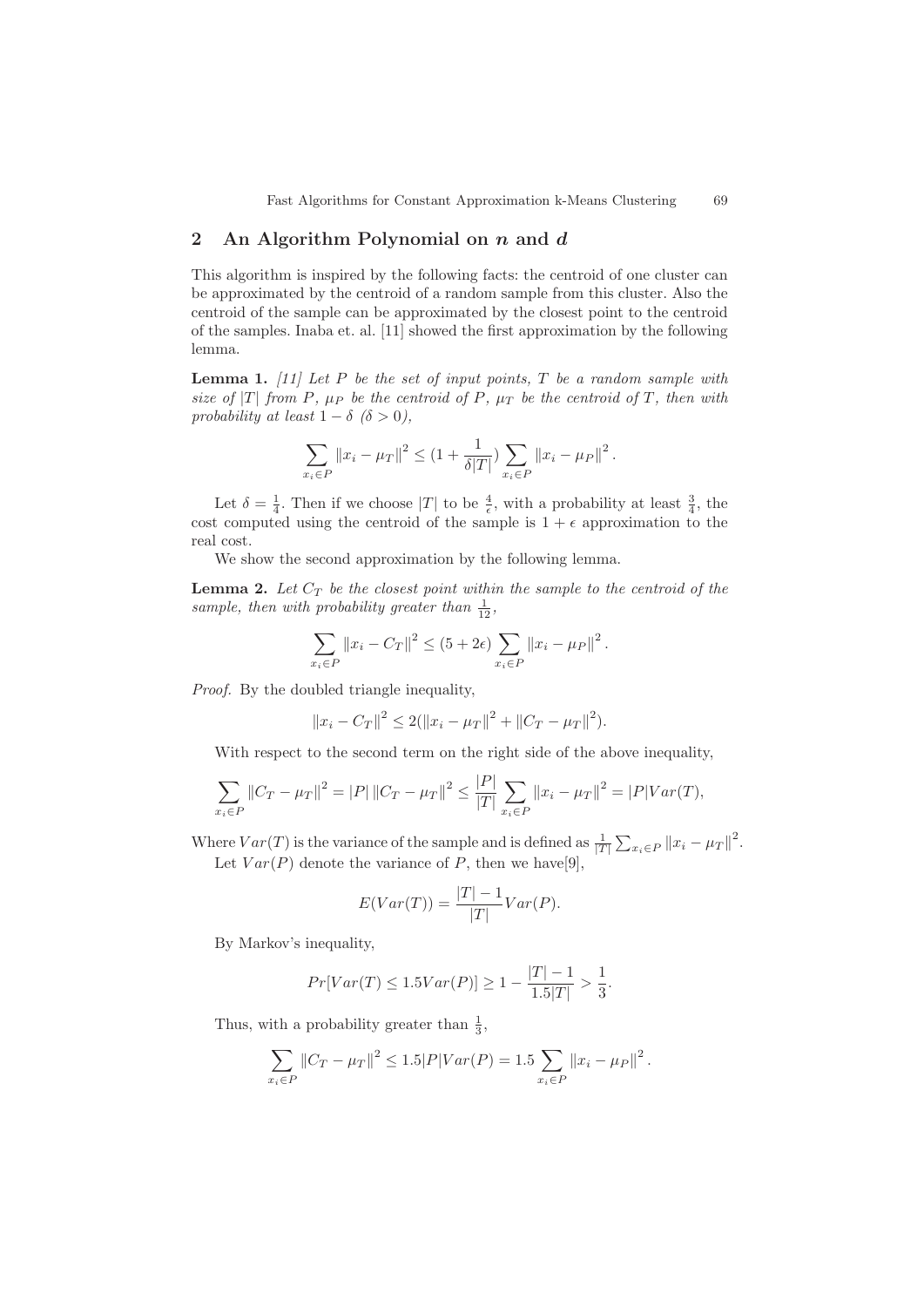Let  $A$  represent this event,  $B$  be the event of satisfying the statement of Lemma 1 (with  $\delta = \frac{1}{4}$ ), then  $Pr(AB) = 1 - Pr(\overline{A} \cup \overline{B}) \ge 1 - (Pr(\overline{A}) + Pr(\overline{B}))$  $Pr(A) + Pr(B) - 1 > \frac{3}{4} + \frac{1}{3} - 1 = \frac{1}{12}.$ 

Therefore, with a probability greater than  $\frac{1}{12}$ ,

$$
\sum_{x_i \in P} ||x_i - C_T||^2 \le 2 \sum_{x_i \in P} ||x_i - \mu_T||^2 + 2 \sum_{x_i \in P} ||C_T - \mu_T||^2
$$
  
\n
$$
\le 2(1 + \epsilon) \sum_{x_i \in P} ||x_i - \mu_P||^2 + 3 \sum_{x_i \in P} ||x_i - \mu_P||^2
$$
  
\n
$$
= (5 + 2\epsilon) \sum_{x_i \in P} ||x_i - \mu_P||^2 .\Box
$$

Next, we will figure out the sample size  $|T|$  such that the sample would include  $\frac{4}{\epsilon}$  points for each cluster with high probability. Let  $n_s$  be the size of the smallest cluster, and assume  $n_s = \alpha \frac{|P|}{k}$  (A similar assumption is found in [8]). By Chernoff Bounds, we have the following inequality with respect to the number of points  $(X_s)$  falling in the smallest cluster:

$$
Pr[X_s \ge \beta | T | \frac{n_s}{|P|}] \ge 1 - exp(-\frac{(1-\beta)^2}{2}|T| \frac{n_s}{|P|}),
$$

and hence

$$
Pr[X_s \ge \beta | T | \frac{\alpha}{k}] \ge 1 - exp(-\frac{(1-\beta)^2}{2}|T|\frac{\alpha}{k}).
$$

Let  $\beta|T|\frac{\alpha}{k}=\frac{4}{5}$ , and  $\beta=\frac{1}{2}$ , then  $|T|=\frac{8}{\epsilon\alpha}k$ . The above probability is greater than  $1 - exp(-\frac{1}{\epsilon}).$ 

Therefore, we get algorithm1:

1) Draw a random sample of size  $\frac{8}{5\alpha}k$ , where  $\alpha = \frac{n_s k}{n}$ ,  $n_s$  is the size of the smallest cluster, and  $n = |P|$ .

2) Using each k-subset of sample points as centers, calculate the cost of clustering with respect to all the original input points.

3) Retrieve the k-subset that results in the minimum cost.

**Theorem 1.** The output of algorithm1 is a  $(5+2\epsilon)$ -approximation to the optimal clustering with a probability greater than  $\frac{1}{12}$ . Algorithm1 runs in time  $O((\frac{k}{\epsilon})^k nd)$ .

Proof. The cost of clusters from algorithm1 is less than the cost of the following clustering: Each center of the cluster is the closest point within the sample to the centroid of the sample. By Lemma 2 and simple summation,  $(5+2\epsilon)$ approximation holds. Obviously, the running time is  $O((\frac{k}{\epsilon})^k nd)$ .  $\Box$ 

## **3 An Algorithm Polynomial on** *n***,** *k* **and** *d*

In this section we present an algorithm with a running time that is polynomial on  $n, k$  and d. Kanungo et al. [2]'s local search algorithm is polynomial on n and k,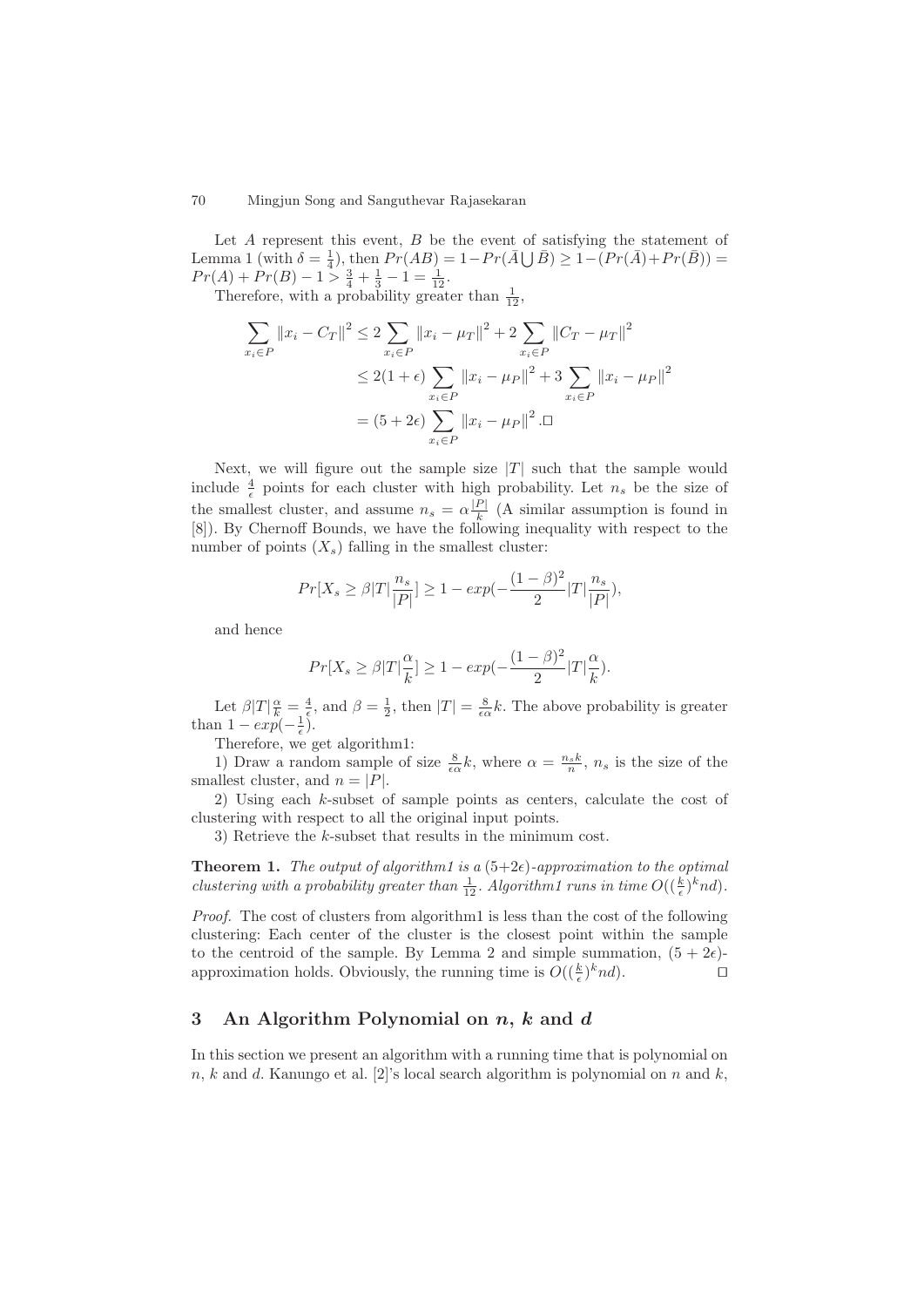but exponential on d because they used the candidate centroid sets constructed by the algorithm of [3]. In our algorithm, we employ the local search algorithm, but we use all the input points as the candidate centers instead of just the candidate centroid sets. The algorithm is described as follows:

1) Initially select an arbitrary set of  $k$  centers  $(S)$  from the input points.

2) For some integer p, swap between any subset of  $p'$  ( $p' \leq p$ ) centers from  $S$  and  $p'$  elements from the input points if the new centers decrease the cost significantly.

3) Repeat step 2 until there is no significant cost change after several swaps.

**Theorem 2.** The local search algorithm using all the input points as candidate centers yields an  $O(1)$ -approximation to the optimal k-means clustering problem.

To prove this theorem, we prove some related lemmas.

**Lemma 3.** Let  $C_P$  be the closest input point to the mean  $\mu_P$  of the input points P. Then,

$$
\sum_{x_i \in P} ||x_i - C_P||^2 \le 2 \sum_{x_i \in P} ||x_i - \mu_P||^2.
$$

[4]

Proof.

$$
\sum_{x_i \in P} ||x_i - C_P||^2 \le \sum_{x_i \in P} ((x_i - \mu_P) + (\mu_P - C_P))^2
$$
  
\n
$$
= \sum_{x_i \in P} ||x_i - \mu_P||^2 + 2 \sum_{x_i \in P} ((x_i - \mu_P)(\mu_P - C_P))
$$
  
\n
$$
+ \sum_{x_i \in P} ||C_P - \mu_P||^2
$$
  
\n
$$
\le \sum_{x_i \in P} ||x_i - \mu_P||^2 + 2(\mu_P - C_P) \sum_{x_i \in P} (x_i - \mu_P)
$$
  
\n
$$
+ \sum_{x_i \in P} ||x_i - \mu_P||^2
$$
  
\n
$$
= 2 \sum_{x_i \in P} ||x_i - \mu_P||^2 . \Box
$$

**Lemma 4.** The algorithm that enumerates all sets of k points from the input, uses them as centers, computes the clustering cost for each such set, and identifies the best set yields a 2-approximation to the optimal k-means clustering problem.

Proof. The cost of the algorithm described in the lemma is less than the cost of the following algorithm: The center of each cluster is taken to be the closest point to the centroid of this cluster. By Lemma 3, this lemma follows.  $\Box$ 

Next, we prove theorem 2.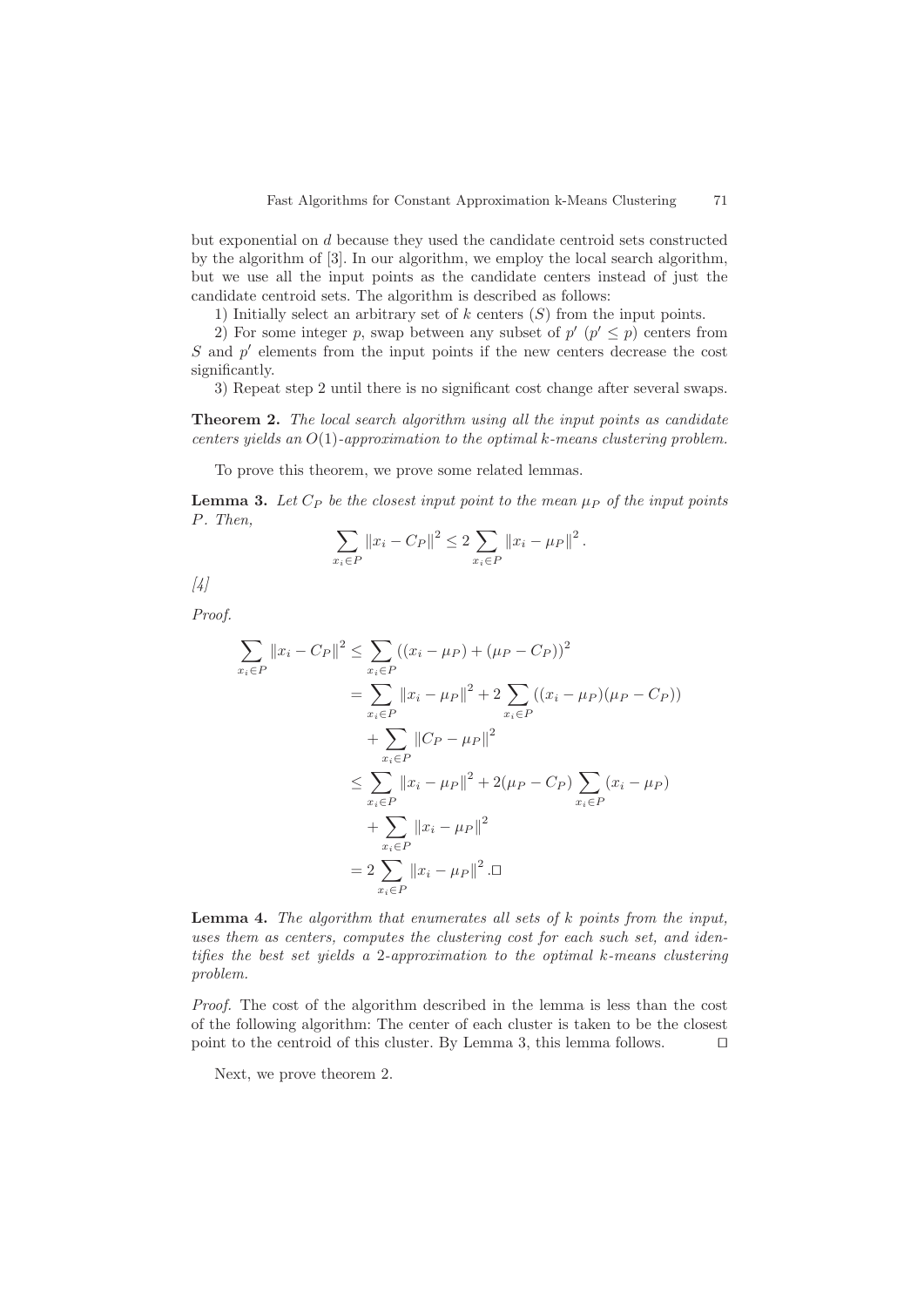Proof. We use the same construction of the set of swap pairs as [2]. The readers are referred to [2] for details. Here, we redescribe the representation of some symbols.  $S$  is a local optimal set of  $k$  centers resulting from the local search algorithm, O is the optimal set of k centers from the input points.  $\Delta(O)$  denotes the cost using the optimal centers  $O, \triangle(S)$  denotes the cost using the heuristic centers S. For any optimal center  $o \in O$ ,  $s_o$  represents the closest heuristic center in S to o,  $N_O$  (o) represents the neighborhood of o. For any point  $q \in P$ ,  $s_q$  denotes the closest heuristic center to q,  $o_q$  denotes the closest optimal center to q,  $s_{o_q}$  denotes the closest heuristic center to  $o_q$ . We use  $d(x, y)$  to denote the Euclidean distance between two points x and y, i.e.  $||x - y||$ , and  $\Delta(x, y)$  to denote  $||x - y||^2$ .

The following two lemmas adapted from [2] will be used.

#### **Lemma 5.**

$$
0\leq \triangle(O)-3\triangle(S)+2R,
$$

where  $R = \sum_{q \in P} \triangle(q, s_{o_q})$ .

**Lemma 6.** Let  $\alpha > 0$  and  $\alpha^2 = \frac{\sum_i s_i^2}{\sum_i \alpha_i^2}$  for two sequences of reals  $\langle o_i \rangle$  and  $\langle s_i \rangle$ , then

$$
\sum_{i=1}^{n} o_i s_i \le \frac{1}{\alpha} \sum_{i=1}^{n} s_i^2.
$$

First, consider the 1-swap case. By the triangle inequality and lemma 6, we have

$$
R = \sum_{o \in O} \sum_{q \in N_O(o)} \Delta(q, s_o)
$$
  
= 
$$
\sum_{o \in O} \sum_{q \in N_O(o)} (\Delta(q, o) + \Delta(o, s_o) + 2d(q, o)d(o, s_o))
$$
  

$$
\leq \sum_{o \in O} \sum_{q \in N_O(o)} (\Delta(q, o) + \Delta(o, s_q) + 2d(q, o)d(o, s_q))
$$
  
= 
$$
\sum_{q \in P} (\Delta(q, o_q) + \Delta(o_q, s_q) + 2d(q, o_q)d(o_q, s_q))
$$
  

$$
\leq \sum_{q \in P} (\Delta(q, o_q) + \sum_{q \in P} (d(o_q, q) + d(q, s_q))^2 + 2 \sum_{q \in P} d(q, o_q)(d(o_q, q) + d(q, s_q))
$$
  
= 
$$
4 \sum_{q \in P} \Delta(q, o_q) + \sum_{q \in P} \Delta(q, s_q) + 4 \sum_{q \in P} d(q, o_q)d(q, s_q)
$$
  

$$
\leq 4\Delta(O) + \Delta(S) + \frac{4}{\alpha} \Delta(S)
$$
  
= 
$$
4\Delta(O) + (1 + \frac{4}{\alpha})\Delta(S).
$$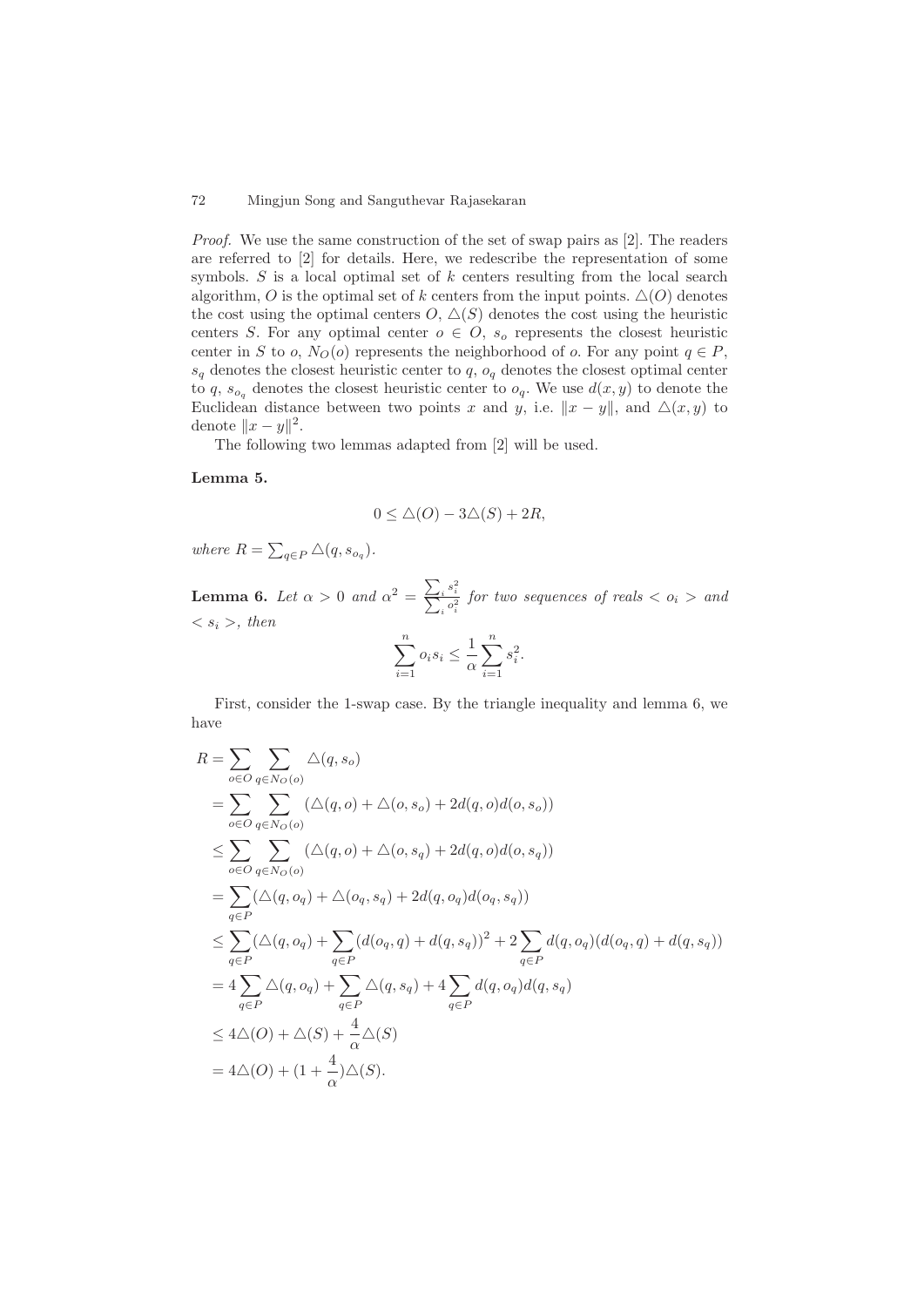By lemma 5, we have

$$
0 \leq \Delta(O) - 3\Delta(S) + 2(4\Delta(O) + (1 + \frac{4}{\alpha})\Delta(S)),
$$
  

$$
0 \leq 9\Delta(O) - (1 - \frac{8}{\alpha})\Delta(S),
$$
  

$$
\frac{9}{1 - \frac{8}{\alpha}} \geq \frac{\Delta(S)}{\Delta(O)} = \alpha^2,
$$
  

$$
(\alpha + 1)(\alpha - 9) \leq 0.
$$

We get  $\alpha \leq 9$ . Therefore,  $\Delta(S) \leq 81\Delta(O)$ .

Second, for p-swap case, by the replacement of  $2R$  with  $\left(1+\frac{1}{p}\right)$  in lemma 5, we have

$$
0 \leq \Delta(O) - (2 + \frac{1}{p})\Delta(S) + (1 + \frac{1}{p})(4\Delta(O) + (1 + \frac{4}{\alpha}\Delta(S)))
$$
  
=  $(5 + \frac{4}{p})\Delta(O) - (1 - \frac{4}{\alpha}(1 + \frac{1}{p}))\Delta(S),$ 

$$
\frac{5 + \frac{4}{p}}{1 - \frac{4}{\alpha}(1 + \frac{1}{p})} \ge \frac{\triangle(S)}{\triangle(O)} = \alpha^2,
$$
  

$$
(\alpha + 1)(\alpha - (5 + \frac{4}{p})) \le 0.
$$

We get

$$
\alpha \leq 5 + \frac{4}{p}.
$$

Therefore,

$$
\triangle(S) \le (5 + \frac{4}{p})^2 \triangle(O).
$$

As p increases,  $\frac{\Delta(S)}{\Delta(O)}$  approaches 25. Further, using lemma 4, the output of algorithm2 is a 50-approximation to the optimal  $k$ -means clustering.

The number of swaps the algorithm takes is proportional to  $\log(\frac{\Delta(S_0)}{\Delta(O)})$  [5], where  $S_0$  is the initial solution. Because  $\log \Delta(S_0)$  is polynomial in n [5], the algorithm terminates after  $O(k \log n)$  swaps [6]. Each swap involves nk candidate sets of centers in the worst case. For each set, computing the cost of clusters requires  $O(nk)$  time. Therefore, the running time of the algorithm is  $O(k^3n^2 \log nd)$ .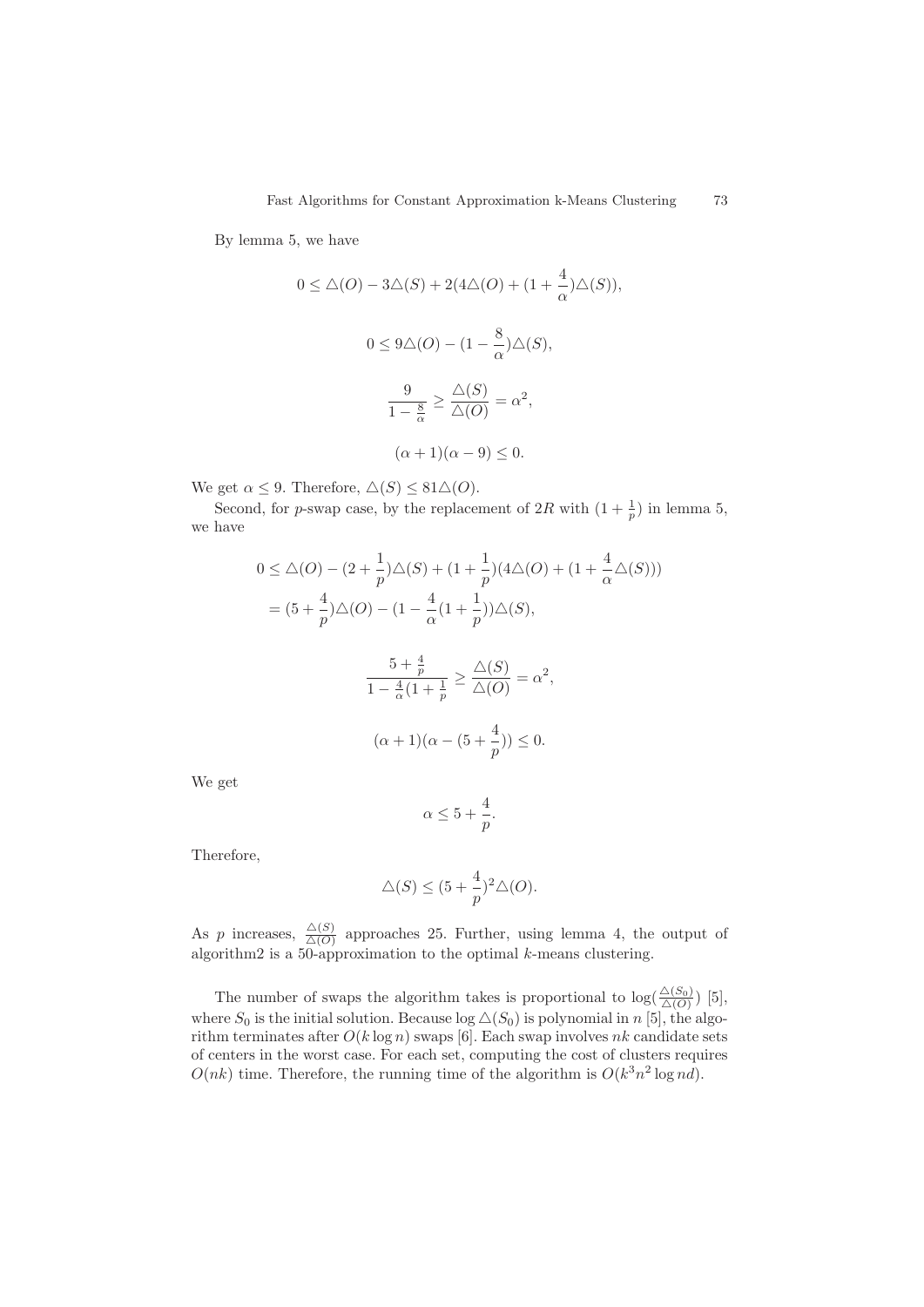# **4 An Algorithm Polynomial on** *k* **and** *d* **and Independent of** *n*

In this algorithm, we apply the sampling approach of [8] for k-median clustering. These samples resulting from this approach are processed by algorithm2 to yield a solution. The algorithm has a run time that is polynomial in  $k$  and  $d$  while being independent of  $n$ . A description of the algorithm follows.

1) Draw a random sample T of size  $\frac{512k}{\alpha} \log(32k)$ , where  $\alpha = \frac{n_s k}{n}$ ,  $n_s$  is the size of the smallest cluster.

2) Do k-means clustering on the sample using algorithm2.

3) Use the centers from step 2 as the centers for all the input points P.

Replacing  $n$  in the run time of algorithm2 with the sample size, we see that the run time of Algorithm3 is  $O(k^5 \log^3 kd)$ .

**Theorem 3.** The output of Algorithm3 is an  $O(1)$ -approximation to the optimal k-means clustering with probability greater than 1/32.

We precede the proof of this theorem with the following lemma.

**Lemma 7.** For any subset of k centers  $K_T \subseteq T$ , and any subset of k centers  $K_P \subseteq P$ ,

$$
\triangle^T(K_T) \le 4\triangle^T(K_P),
$$

where  $\Delta^T (K_T) = \sum_{x \in T} ||x - K_T(x)||^2$ ,  $\Delta^T (K_P) = \sum_{x \in T} ||x - K_P(x)||^2$ ,  $K_T(x)$ is the closest point in  $K_T$  to x,  $K_P(x)$  is the closest point in  $K_P$  to x.

*Proof.* Let  $q_T(K_P(x))$  denote the closest point in T to  $K_P(x)$ . For any  $x \in T$ ,

$$
||x - K_T(x)||^2 \le ||x - q_T(K_P(x))||^2 \le 2(||x - K_P(x)||^2 + ||K_P(x) - q(K_P(x))||^2).
$$

By the definition of  $q_T(K_P(x))$ ,

$$
||K_P(x) - q_T(K_P(x))|| \le ||x - K_P(x)||.
$$

Thus we have,

$$
||x - K_T(x)||^2 \le 4 ||x - K_P(x)||^2.
$$

Therefore,

$$
\triangle^T(K_T) \le 4\triangle^T(K_P).\Box
$$

Next, we prove the theorem. We adapt the proof from  $[8]$  given for the kmedian problem.

*Proof.* Let  $K = K_1, ..., K_k$  denote the set of centers obtained by algorithm3,  $K^* = K_1^*, ..., K_k^*$  denote the optimal centroid set,  $K(K_i^*)$  denote the closest center in K to  $K_i^*$ ,  $N(K_i^*)$  denote the neighborhood of  $K_i^*$ ,  $n_i = |N(K_i^*)|$ , and  $n_i^T = |N(K_i^*) \cap T|$ . For any  $x \in P$ , let  $K(x)$  denote the closest center in K to x, and  $K^*(x)$  denote the closest center in  $K^*$  to x. Let  $Q_i = \sum_{x \in N(K_i^*)} ||x - \rangle$  $K_i^* \|_2^2$ ,  $R_i = \sum_{x \in N(K_i^*)} \|x - K(x)\|^2$ ,  $Q_i^T = \sum_{x \in N(K_i^*) \cap T} \|x - K_i^*\|^2$ , and  $R_i^T =$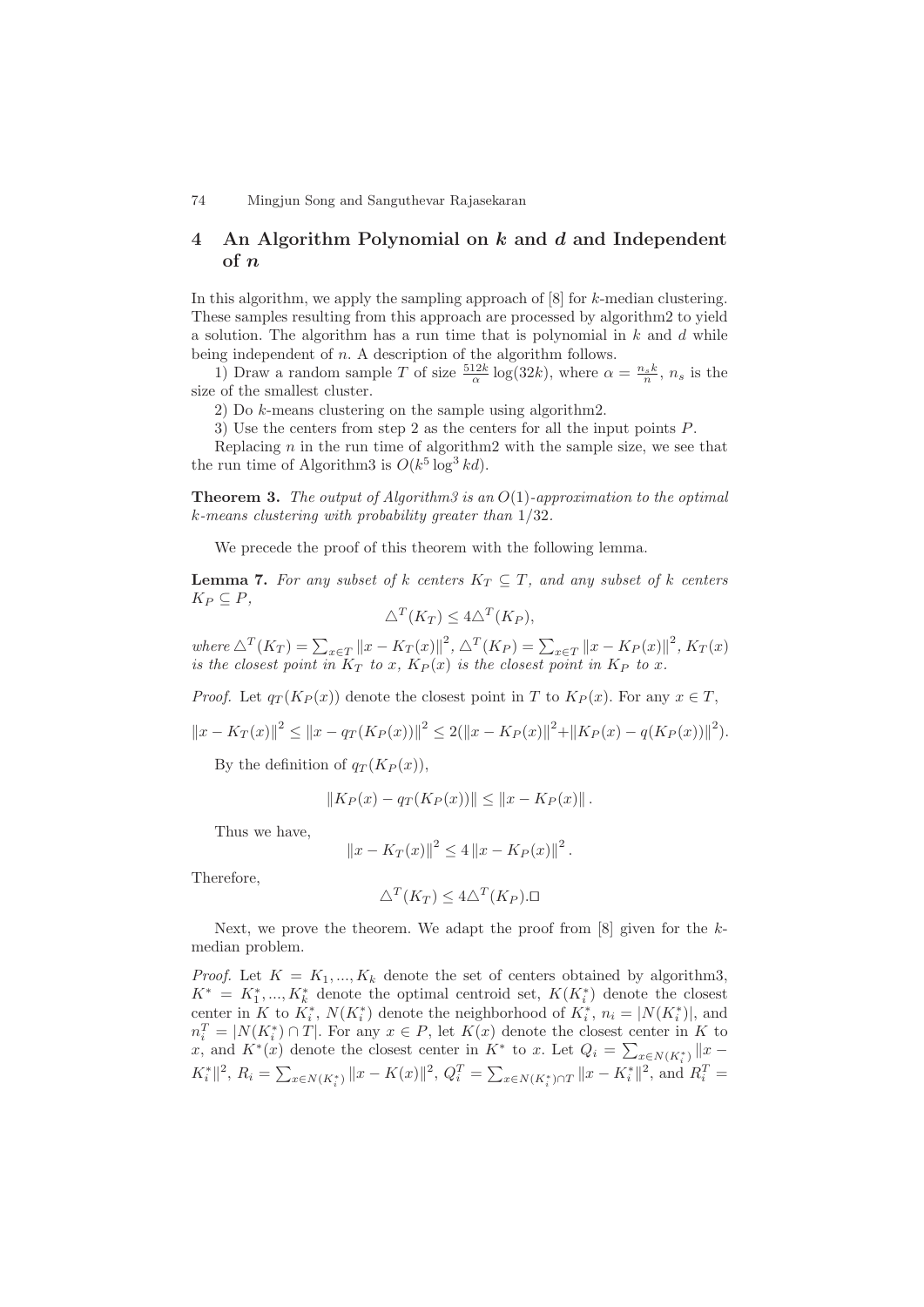$\sum_{x \in N(K_i^*) \cap T} ||x - K(x)||^2$ . It follows that  $\sum_{1 \leq i \leq k} Q_i = \Delta^P(K^*)$ ,  $\sum_{1 \leq i \leq k} R_i =$  $\triangle^P(K)$ ,  $\sum_{1 \leq i \leq k} Q_i^T = \triangle^T(K^*)$ , and  $\sum_{1 \leq i \leq k} R_i^T = \triangle^T(K)$ . By the doubled triangle inequality,

$$
||K_i^* - K(K_i^*)||^2 \le \min_{x \in N(K_i^*) \cap T} ||K_i^* - K(x)||^2
$$
  
\n
$$
\le \min_{x \in N(K_i^*) \cap T} 2(||x - K_i^*||^2 + ||x - K(x)||^2
$$
  
\n
$$
\le \frac{2}{n_i^T} \sum_{x \in N(K_i^*) \cap T} (||x - K_i^*||^2 + ||x - K(x)||^2
$$
  
\n
$$
= \frac{2}{n_i^T} (Q_i^T + R_i^T).
$$

For  $x \in N(K_i^*),$ 

$$
||x - K(x)||^{2} \le ||x - K(K_{i}^{*})||^{2}
$$
  
\n
$$
\le 2(||x - K^{*}(x)||^{2} + ||K^{*}(x) - K(K_{i}^{*})||^{2}).
$$

Therefore,

$$
\Delta^{P}(K) \le 2 \sum_{x \in P} ||x - K^{*}(x)||^{2} + 2 \sum_{i=1}^{k} \sum_{x \in N(K_{i}^{*})} \frac{2}{n_{i}^{T}} (Q_{i}^{T} + R_{i}^{T})
$$

$$
= 2 \sum_{x \in P} ||x - K^{*}(x)||^{2} + 4 \sum_{i=1}^{k} \frac{n_{i}}{n_{i}^{T}} (Q_{i}^{T} + R_{i}^{T}).
$$

By Chernoff Bounds,

$$
Pr[n_i^T < \beta n_i(s/n)] < exp(-sn_i(1-\beta)^2/(2n)).
$$

Assume  $n_i \geq \frac{\alpha n}{k}$ , then if  $s = \frac{2k}{(1-\beta)^2 \alpha} \log(32k)$ ,  $Pr[n_i^T < \beta n_i(s/n)] < 1/32$ . Therefore,

$$
\Delta^P(K) \le 2\Delta^P(K^*) + \frac{4n}{s\beta} \sum_{i=1}^k (Q_i^T + R_i^T)
$$
  
= 
$$
2\Delta^P(K^*) + \frac{4n}{s\beta} (\Delta^T(K) + \Delta^T(K^*)).
$$

By Lemma 4,

$$
\Delta^T(K) \le c_2 \Delta^T(K_T^*),
$$

where  $c_2 = 50$ , and  $K_T^*$  is the optimal clustering for sample T. By Lemma 7,

$$
\triangle^T(K_T^*) \le 4\triangle^T(K^*).
$$

Thus

$$
\triangle^T(K) \le 4c_2 \triangle^T(K^*),
$$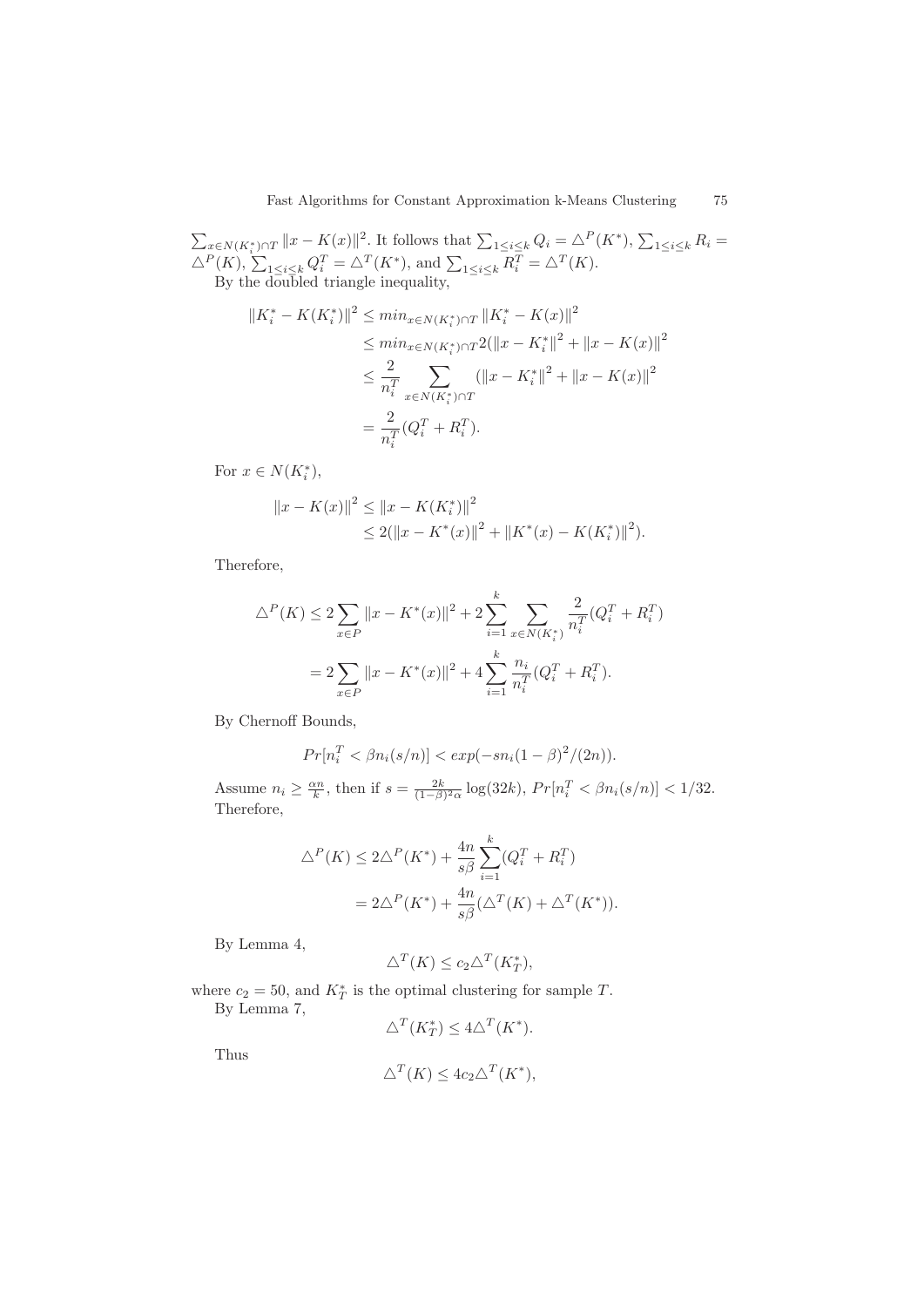and

$$
\Delta^P(K) \le 2\Delta^P(K^*) + \frac{4n}{s\beta}(1+4c_2)\Delta^T(K^*).
$$

It is known that

$$
E(\triangle^T(K^*)) = \frac{s-1}{n} \triangle^P(K^*).
$$

By Markov's inequality,

$$
Pr[\Delta^T(K^*) \le \frac{16s}{15n} \Delta^P(K^*)] > \frac{1}{16}.
$$

Let  $\beta = \frac{15}{16}$  (the corresponding sample size is  $\frac{512k}{\alpha} \log(32k)$ ). We have

$$
Pr[\Delta^P(K) \le 2\Delta^P(K^*) + 4(1 + 4c_2)\Delta^P(K^*)] > 1 - \frac{1}{32} - \frac{15}{16} = \frac{1}{32}.
$$

Therefore, with probability greater than 1/32,

$$
\triangle^S(K^*) \le (6 + 16c_2)\triangle^P(K^*).\square
$$

# **5 Experiment**

In theory, algorithm 2 proposes an algorithm that is polynomial on  $n, k$  and d simultaneously, and algorithm 3 proposes an algorithm whose run time is independent on  $n$  while polynomial on  $k$  and  $d$  based on algorithm 2. These algorithms, however, obtain large approximation ratios in the worst case, which raises a concern whether these algorithms can be practical. Keeping this in mind we have run some experiments to observe the experimental approximation ratio. Since algorithm 3 is based on algorithm 2 and requires large data size, we only ran algorithm 2. The implementation is based on Mount's k-means software downloaded from http://www.cs.umd.edu/mount/Projects/KMeans/. We produced a set of 2-dimensional random data with different sizes. In particular we used the following values for n: 100, 1000, 10000, and 100000. The following values of  $k$  have been employed: 4, 9, and 16. To compute the optimal cost easily, we randomly generated data points within known clusters in the way shown in figure 1: each cluster is within a square of area 1, the gap between two contiguous squares is 1. For each data size and a given number of clusters, we generated five random data sets and computed the average approximation ratio (the cost from the algorithm divided by the optimal cost). The results are shown in tables 1 through 3.

It is obvious from experimental results that the experimental approximation ratios (close to 1) are far smaller than the theoretical ones of the worst case, which indicates that the proposed algorithm can be practical.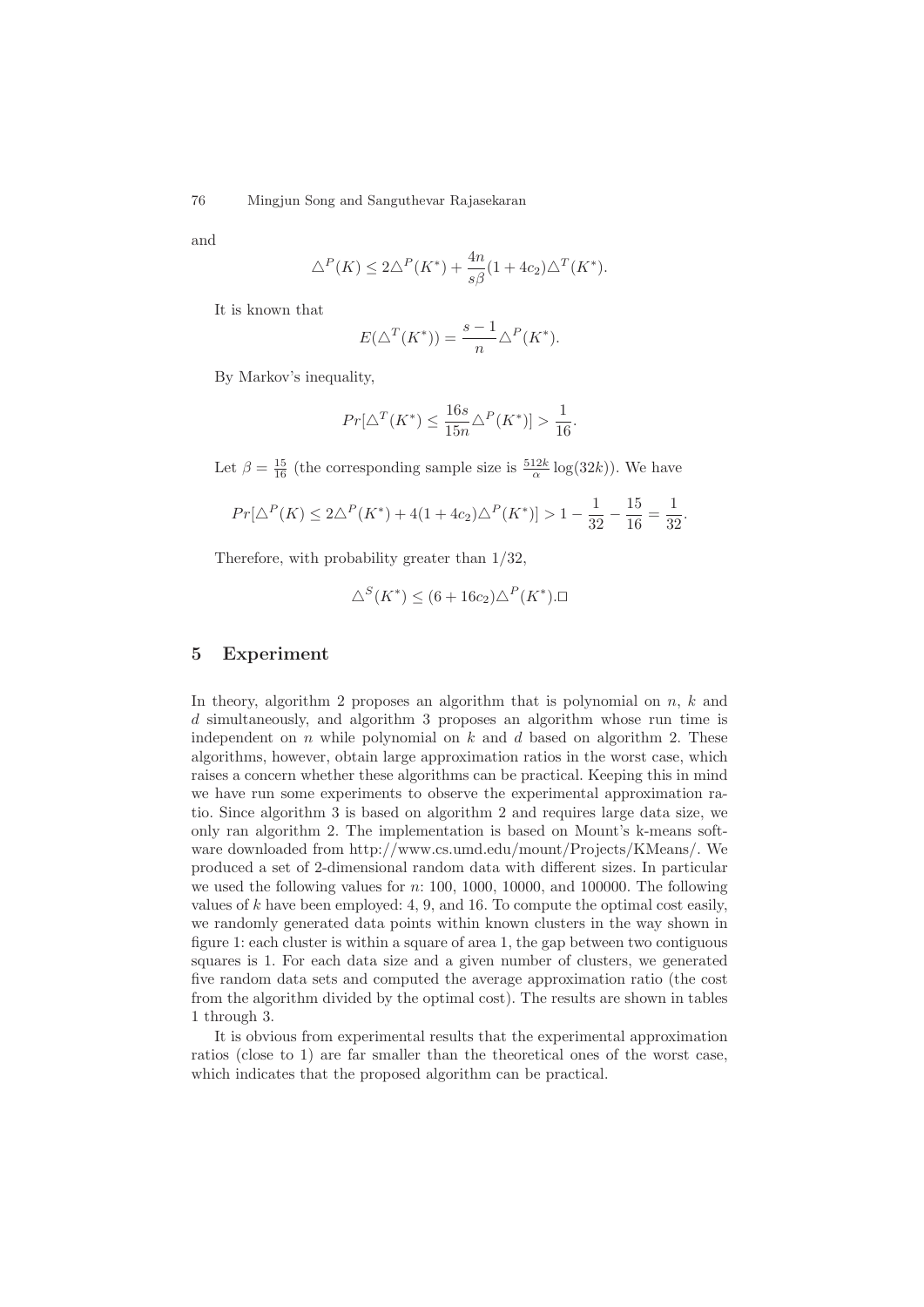

**Fig. 1.** Illustration for data generation

**Table 1.** Approximation ratios for  $k = 4$ 

|        | data size approximation ratio |
|--------|-------------------------------|
| 100    | 1.0668                        |
| 1000   | 1.0098                        |
| 10000  | 1.0010                        |
| 100000 | 11.0006                       |

**Table 2.** Approximation ratios for  $k = 9$ 

|        | data size approximation ratio |
|--------|-------------------------------|
| 100    | 1.1266                        |
| 1000   | 1.0205                        |
| 10000  | 1.0100                        |
| 100000 | 1.0098                        |

**Table 3.** Approximation ratios for  $k = 16$ 

| data size approximation ratio |
|-------------------------------|
| 1.2405                        |
| 1.0629                        |
| 1.0564                        |
| 100000 1.0579                 |
|                               |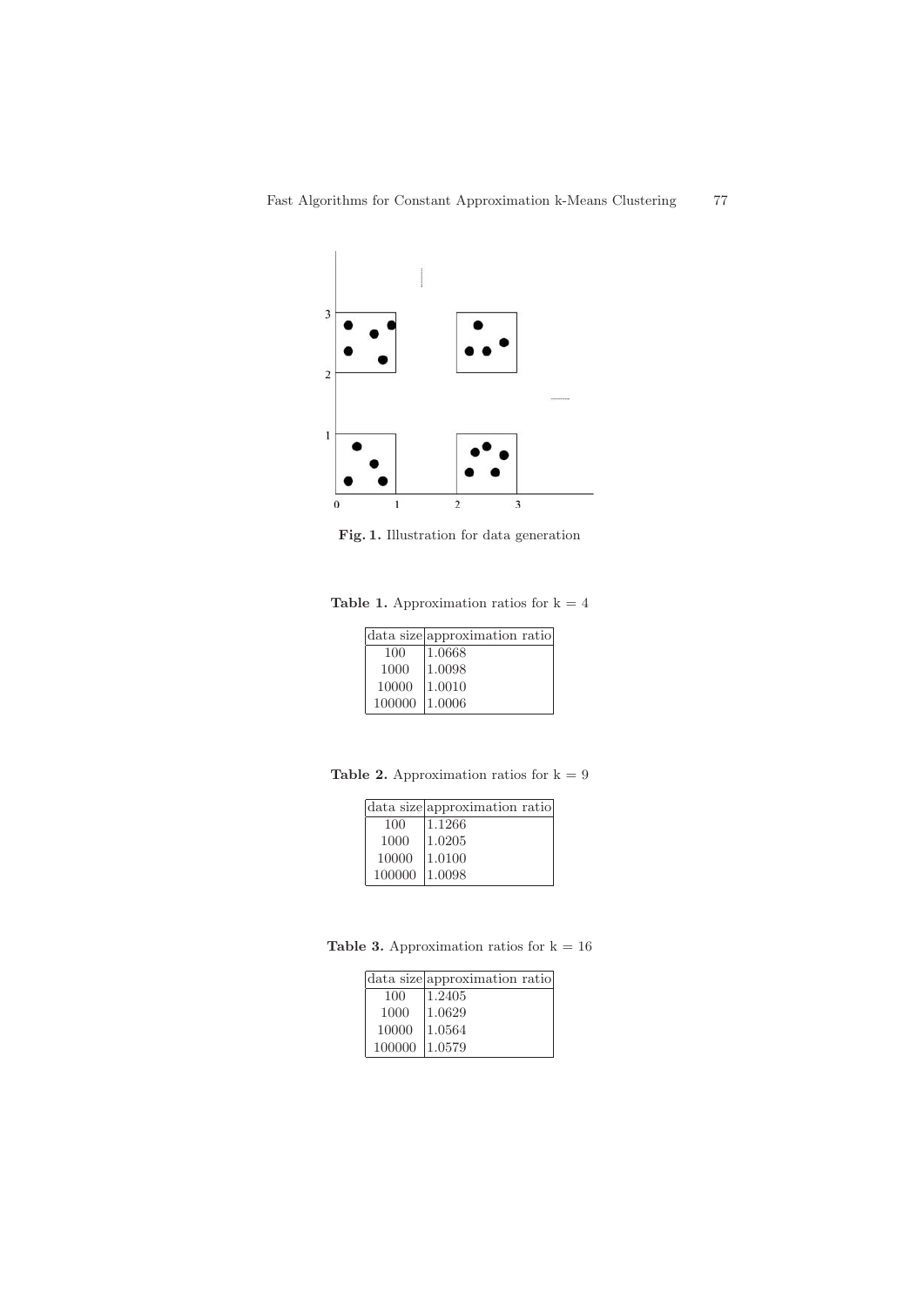### **6 Conclusion**

In this paper we have proposed three  $O(1)$ -approximation algorithms for the  $k$ -means clustering problem. Algorithm2 is the first algorithm for the  $k$ -means problem whose run time is polynomial in  $n, k$ , and  $d$  simultaneously. There is a trade-off between the approximation ratio and the running time. Although the theoretical constant approximation ratio seems large, it is the bound in the worst case. In practice, especially when  $n$  is large, we could get better approximations. We obtained experimental approximation ratios that are close to 1. Also, the run time of Algorithm3 is independent of n. No prior algorithm for the  $k$ -means problem had this property.

### **Acknowledgements**

The authors would like to give special thanks to the support from the grants NSF-0829916 and NSF-0326155.

### **References**

- 1. Lloyd, S.P., Least squares quantization in PCM. IEEE Transactions on Information Theory 28, 129-137 (1982)
- 2. Kanungo, T., Mount, D.M., Netanyahu, N.S., Piatko, C.D., Silverman, R., Wu, A.Y.: A local search approximation algorithm for k-means clustering. In: Proceedings of the 18th Annual ACM Symposium on Computational Geometry, 10-18 (2002)
- 3. Matousek, J.: On approximate geometric k-clustering. Discrete and Computational Geometry 24, 61-84 (2000)
- 4. Jain, K., Vazirani, V.V.: Approximation algorithms for metric facility location and k-Median problems using the primal-dual schema and Lagrangian relaxation. Journal of the ACM 48, 272-296 (2001)
- 5. Arya, V., Garg, N., Khandekar, R., Pandit, V., Meyerson, A., Munagala, K.: Local search heuristics for k-median and facility location problems. In: Proceedings of the 33rd Annual Symposium on Theory of Computing, pp. 21-29, Crete, Greece (2001)
- 6. Har-Peled, S., Mazumdar, S.: Coresets for k-means and k-median clustering and their applications. In: Proceedings of the 36th Annual Symposium on Theory of Computing, 291-300 (2004)
- 7. Kumar, A., Sabharwal, Y., Sen, S.: A simple linear time  $(1 + \epsilon)$ -approximation algorithm for k-means clustering in any dimensions. In Proceedings of the 45th Annual IEEE Symposium on Foundations of Computer Science (FOCS '04), 454- 462 (2004)
- 8. Meyerson, A., O'Callaghan, A., Plotkin, S.: A k-median algorithm with running time independent of data size. Machine Learning 56, 61-87 (2004)
- 9. Milton, J., Arnold, J.: Introduction to Probability and Statistics, 3rd edition, Mc-Graw Hill (1994)
- 10. Jain, K., Mahdian, M., Saberi, A.:A new greedy approach for facility location problems. In: Proceedings of the 34th ACM Symposium on Theory of Computation, pp. 731-740 (2002)